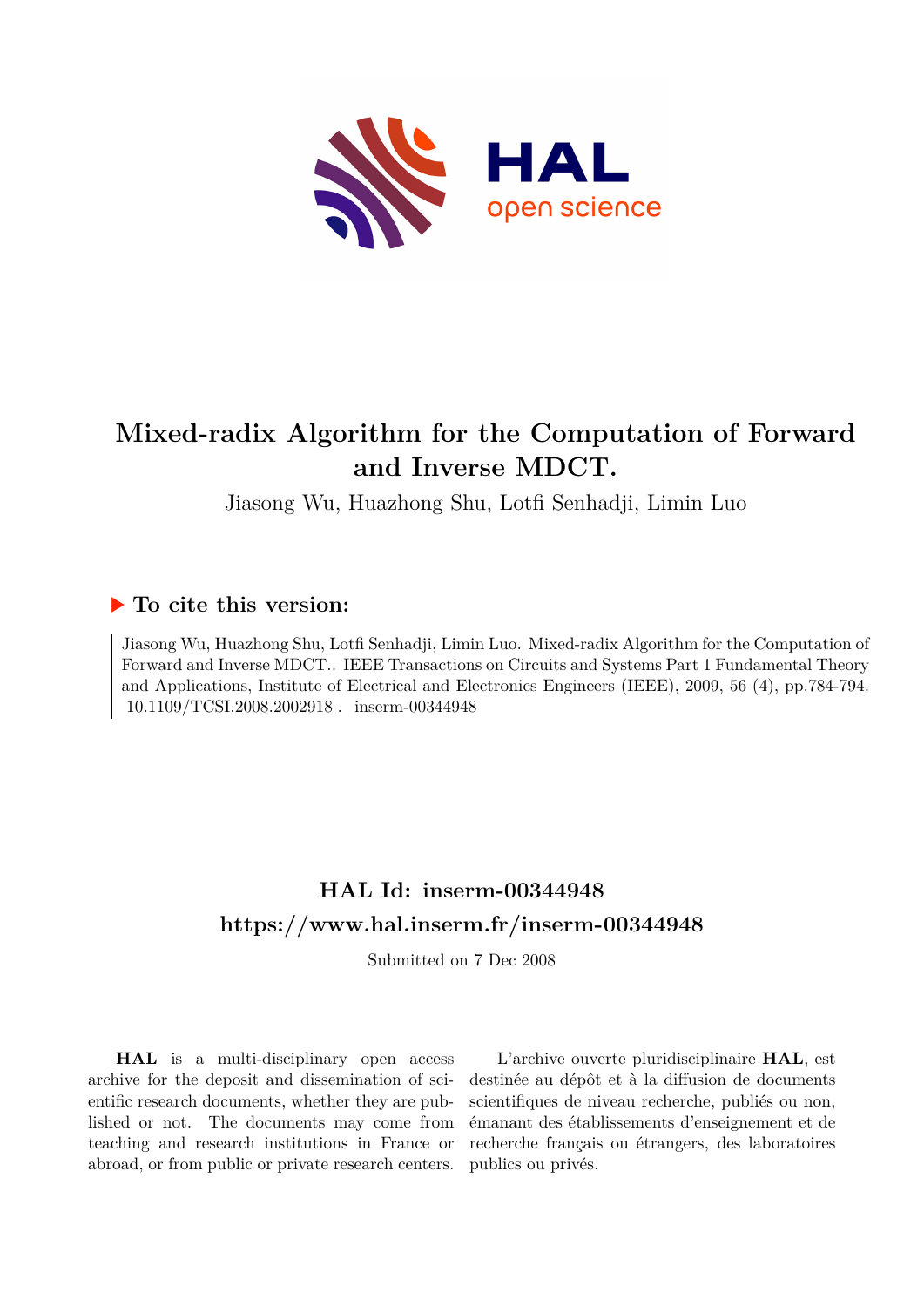# **Mixed-radix Algorithm for the Computation of Forward and Inverse MDCT**

Jiasong Wu, Huazhong Shu, *Senior Member, IEEE*, Lotfi Senhadji, *Senior Member, IEEE*  and Limin Luo, *Senior Member, IEEE*

*Abstract***—The modified discrete cosine transform (MDCT) and inverse MDCT (IMDCT) are two of the most computational intensive operations in MPEG audio coding standards. A new mixed-radix algorithm for efficient computing the MDCT/IMDCT is presented. The proposed mixed-radix MDCT algorithm is composed of two recursive algorithms. The first algorithm, called the radix-2 decimation in frequency (DIF) algorithm, is obtained by decomposing an** *N***-point MDCT into two MDCTs with the length** *N***/2. The second algorithm, called the radix-3 decimation in time (DIT) algorithm, is obtained by decomposing an** *N***-point MDCT into three MDCTs with the length** *N***/3. Since the proposed MDCT algorithm is also expressed in the form of a simple sparse matrix factorization, the corresponding IMDCT algorithm can be easily derived by simply transposing the matrix factorization. Comparison of the proposed algorithm with some existing ones shows that our proposed algorithm is more suitable for parallel implementation and especially suitable for the layer III of MPEG-1 and MPEG-2 audio encoding and decoding. Moreover, the proposed algorithm can be easily extended to the multidimensional case by using the vector-radix method.** 

*Index Terms***—MDCT, fast algorithm, mixed radix, MPEG audio coding**

#### I. INTRODUCTION

H E modified discrete cosine transform (MDCT) and THE modified discrete cosine transform (MDCT) and inverse MDCT (IMDCT) are extensively used to realize the analysis/synthesis filter banks of time domain aliasing cancellation scheme for subband coding [1], [2]. This filter bank is equivalent to the modulated lapped transform (MLT) introduced by Malvar [3]. The MDCT/IMDCT has been adopted in several international standards and commercial audio coding products such as MPEG-1 [4], MPEG-2 [5], and AC-3 [6] to achieve high quality audio compression. However,

Manuscript received July 21, 2007. This work was supported by National Basic Research Program of China under grant  $N^0$  2003CB716102, Program for New Century Excellent Talents in University under grant  $N^0$  NCET-04-0477, and Program for Changjiang Scholars and Innovative Research Team in University.

Jiasong Wu, Huazhong Shu, and Limin Luo are with the Laboratory of Image Science and Technology, School of Computer Science and Engineering, Southeast University, 210096, Nanjing, China (e-mail: jswu@seu.edu.cn; shu.list@seu.edu.cn; luo.list@seu.edu.cn).

Lotfi Senhadji is with the INSERM, U642, Rennes, F-35000, France, and with the Université de Rennes 1, LTSI, Rennes, F-35000, France (e-mail: lotfi.senhadji@univ-rennes1.fr).

All the authors are with "Centre de Recherche en Information Biomédicale Sino-Français (CRIBs)".

the direct computation of the MDCT in MPEG audio encoding and IMDCT in MPEG audio decoding involves an extensive number of arithmetic operations. Therefore, efficient algorithms for their computation are of great importance.

In the past, many fast algorithms have been reported in the literature for computing the MDCT and IMDCT. These algorithms can generally be categorized into two kinds: direct method and indirect method. The term of indirect method means that the MDCT or IMDCT is first converted into other unitary transforms such as discrete Fourier transform (DFT) or discrete cosine transform (DCT), and the latter transforms are then calculated by fast algorithm. These algorithms generally lead to the parallel in and parallel out architecture [7]. This is the most widely used technique for efficient implementation of both MDCT and IMDCT. For example, by decomposing the MDCT kernel and using the symmetry property of cosine function, Iwadare et al. [8] presented an efficient MDCT algorithm that is composed of pre-processing (data shifts, differential calculation and complex pre-multiplication), an *N*/2-point FFT followed by complex post-multiplications. Fan et al. [9] developed two IMDCT algorithms based respectively on DCT and on the fast Hartley transform for performing the IMDCT quickly. Britanak and Rao [10], [11] proposed an efficient approach for implementing the MDCT and IMDCT based on the *N*/4-point DCT/DST and corresponding *N*/4-point IDCT/IDST. Lee [12] then suggested an improvement of this algorithm in the computational speed. Jing and Tai [13] derived a new fast MLT algorithm which first converts an *N*-point MLT into the *N/*2-point DCT-IV by using Malvar's algorithm [3], and the latter transform is then calculated via *N/*4-point complex-valued FFT with data shuffling. By using a matrix representation, Cheng and Hsu [14] presented a systematic method for realizing the MDCT and IMDCT. A fast algorithm based on the DCT for computing the MDCT and IMDCT was presented by Truong et al. [15]. Shao and Johnson [16] recently derived a new fast algorithm for computing the MDCT and IMDCT based on a modified split-radix FFT algorithm reported in [17]. A comprehensive list of references on this subject can be found in [11], [18]. A notable merit of indirect method is that many mature algorithms and implemented architectures can be used to the fast computation and effective implementation of DFT (for example, [17], [19-22]) and DCT (e.g., [23-28]). However, a common drawback of the FFT-based method is the need for complex arithmetic and storage of complex values. The disadvantage of the DCT-based method is generally the introduction of recursive structure, which is not suitable for parallel implementation [29]. The direct method for efficient calculating the MDCT and IMDCT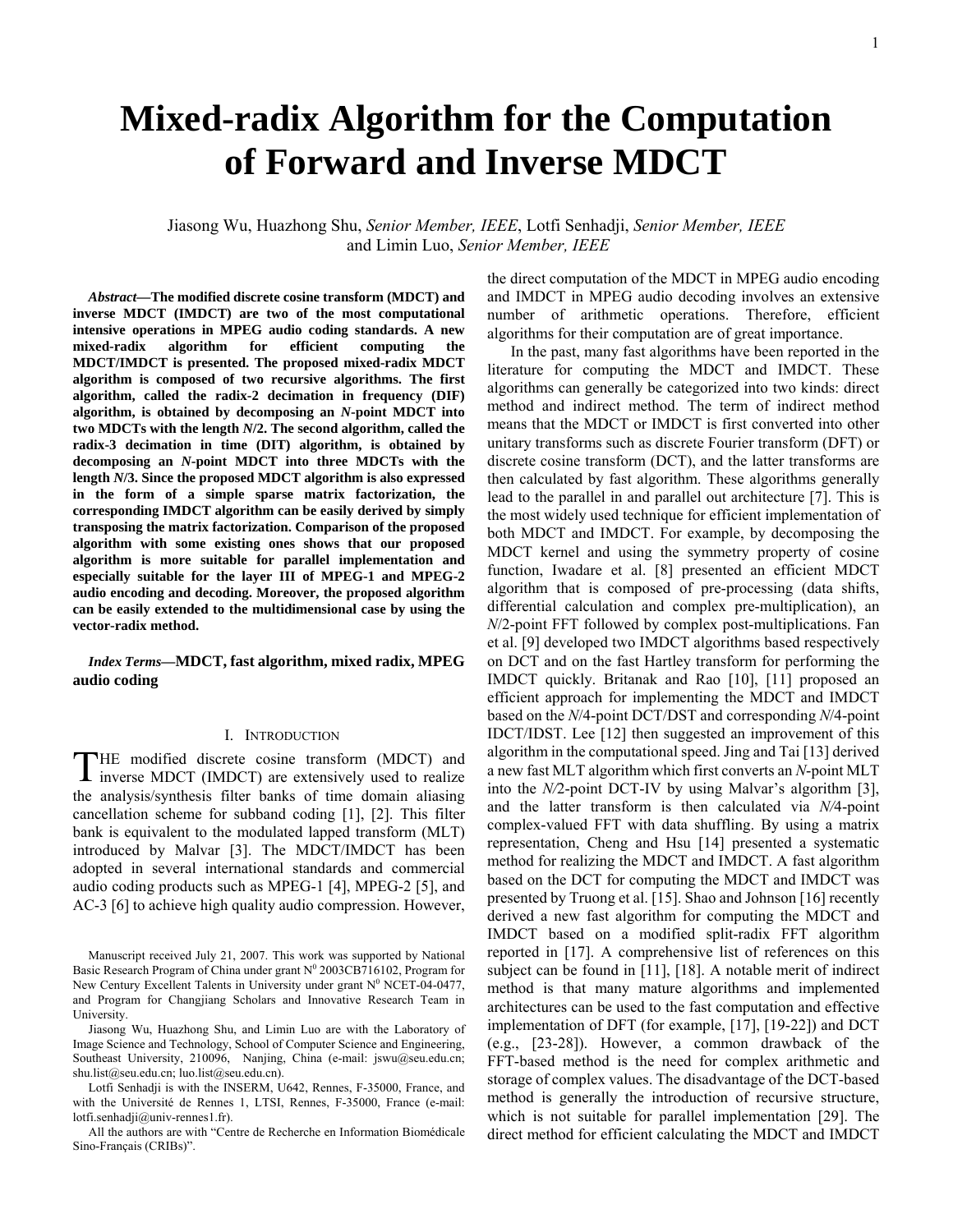and Liu [30] proposed a regressive algorithm, which can be implemented by parallel VLSI filters. This algorithm was further improved by Chen et al. [31] and Nikolajevic and Fettweis [32]. These regressive algorithms in general emphasize on the merits of serial in and serial out structures [7]. More recently, Shu et al. [33] presented a radix-3 decimation in frequency (DIF) algorithm for the fast computing the MDCT and IMDCT. In their algorithm, an *N*-point MDCT and IMDCT was realized via the computation of three *N*/3-point MDCTs and IMDCTs, respectively. Their algorithm also belongs to the direct method, but seems to be more similar to the DCT-based algorithm ([10], [12], [15]).

In this paper, we propose a new mixed-radix algorithm to compute the MDCT/IMDCT, which is composed of two recursive algorithms. The first algorithm, called the radix-2 DIF algorithm, decomposes an *N*-point MDCT into two *N*/2-point MDCTs. This algorithm is inspired by a research work presented in [23] where an *N*-point DCT is decomposed into two DCTs of length *N*/2. The second algorithm, called the radix-3 decimation in time (DIT) algorithm, is different from Shu's DIF algorithm [33], and decomposes an *N*-point MDCT into three *N*/3-point MDCTs. We then combine the radix-3 MDCT algorithm and radix-2 MDCT algorithm to produce the mixed-radix MDCT algorithm, which is similar to Chan's mixed-radix DCT algorithm [24]. The mixed-radix algorithm for computing the IMDCT can be easily derived from that of MDCT.

The paper is organized as follows. In section II, we introduce the definitions and some properties of the MDCT and IMDCT. Section III describes the radix-2 algorithm for the efficient computation of MDCT/IMDCT. Section IV presents the radix-3 algorithm for calculating the MDCT/IMDCT. The analysis of the computational complexity and comparison of the proposed algorithm with some existing ones are given in section V. Section VI concludes the work.

#### I. DEFINITIONS AND SOME PROPERTIES OF THE MDCT AND IMDCT

Let  $\{x(n)\}\$  be an input data sequence, the MDCT and IMDCT are respectively defined as [2]

$$
X(k) = \sum_{n=0}^{N-1} x(n) \cos \left[ \frac{\pi}{2N} (2n+1+\frac{N}{2}) (2k+1) \right],
$$
  
\n
$$
k = 0, 1, ..., N/2 - 1,
$$
  
\n
$$
\hat{x}(n) = \sum_{k=0}^{N/2-1} X(k) \cos \left[ \frac{\pi}{2N} (2n+1+\frac{N}{2}) (2k+1) \right],
$$
 (1)

 $n = 0, 1, ..., N - 1.$  (2)

where *N* is the window length. In general, the recovered data sequence  $\{\hat{x}(n)\}\)$  does not correspond to the original data sequence  $\{x(n)\}\$   $\{\hat{x}(n)\}\$  has the following symmetries [14]  $\hat{x}(3N/4+n) = \hat{x}(3N/4-1-n),$ 

$$
\hat{x}(N/2-1-n) = -\hat{x}(n), \qquad n = 0, 1, ..., N/4-1.
$$
 (3)

Therefore, only  $\hat{x}(n)$ , for  $n = 0, 1, ..., N/4-1$  and  $n = N/2$ , *N*/2+1, …, 3*N*/4–1, need to be calculated. Let

is mainly based on the use of a regressive formula. Among this 
$$
\frac{1}{2}
$$
 and  $\frac{1}{2}$  in [30] proposed a regressive algorithm, which can be  $\frac{1}{2}$  if  $\frac{1}{2}$  and  $\frac{1}{2}$  in [30] proposed a regressive algorithm, which can be  $\frac{1}{2}$  if  $\frac{1}{2}$  and  $\frac{1}{2}$  in [30].

$$
X = [X(0), X(1), \cdots, X(N/2-1)]^{T},
$$
\n(4)

$$
x = [x(0), x(1), \cdots, x(N-1)]^{T},
$$
\n(5)

$$
\hat{x} = [\hat{x}(0), \hat{x}(1), \cdots, \hat{x}(N-1)]^{T},
$$
\n(6)

where *T* denotes the transposition. Then Eqs. (1) and (2) can be written as

$$
X = M_{(N/2)\times N} x ,\tag{7}
$$

$$
\hat{x} = M_{(N/2)\times N}^T X , \qquad (8)
$$

where  $M_{(N/2)\times N}$  is an  $(N/2)\times N$  MDCT matrix.

From (7) and (8), we know that if a realization of the MDCT is developed, then a realization for the IMDCT can be obtained by transposing the signal flow graph of the MDCT.

#### II. RADIX-2 ALGORITHM FOR THE MDCT/IMDCT **COMPUTATION**

In this section, we derive a new radix-2 DIF MDCT algorithm, which is obtained by decomposing the *N*-point MDCT into two MDCTs with the length *N*/2, and we get its sparse matrix factorization. Then, the corresponding IMDCT algorithm can be easily derived by transposing the MDCT matrix factorization. In the remaining part of this section, the window length *N* is assumed to be divisible by 4, i.e.,  $N = 4p$ .

Let us consider the following two sub-sequences

$$
A(k) = X(2k) + X(2k+1), k = 0, 1, ..., N/4 - 1,
$$
  
\n
$$
B(k) = X(2k) - X(2k+1), k = 0, 1, ..., N/4 - 1.
$$
  
\n(10)

*A. Computation of A(k)* 

$$
A(k) = \sum_{n=0}^{N-1} x(n) \left\{ \cos \left[ \frac{\pi}{2N} (2n+1+\frac{N}{2}) (4k+1) \right] + \cos \left[ \frac{\pi}{2N} (2n+1+\frac{N}{2}) (4k+3) \right] \right\}
$$
  

$$
= \sum_{n=0}^{N-1} 2x(n) \cos \left( \frac{\pi}{4} + \theta_n \right)
$$
  

$$
\times \cos \left[ \frac{\pi}{N} (2n+1+\frac{N}{4}) (2k+1) + \frac{\pi}{4} (2k+1) \right]
$$
  

$$
= 2 \cos \left( \frac{\pi}{4} + \frac{k\pi}{2} \right) A_1(k) - 2 \sin \left( \frac{\pi}{4} + \frac{k\pi}{2} \right) A_2(k),
$$
 (11)

where

$$
A_1(k) = \sum_{n=0}^{N-1} x(n) \cos\left(\frac{\pi}{4} + \theta_n\right) \cos\phi_{n,k} \quad , \tag{12}
$$

$$
A_2(k) = \sum_{n=0}^{N-1} x(n) \cos\left(\frac{\pi}{4} + \theta_n\right) \sin \phi_{n,k},
$$
 (13)

$$
\theta_n = \frac{\pi}{2N}(2n+1),\tag{14}
$$

$$
\phi_{n,k} = \frac{\pi}{N}(2n+1+\frac{N}{4})(2k+1).
$$
\n(15)

Using the trigonometric identity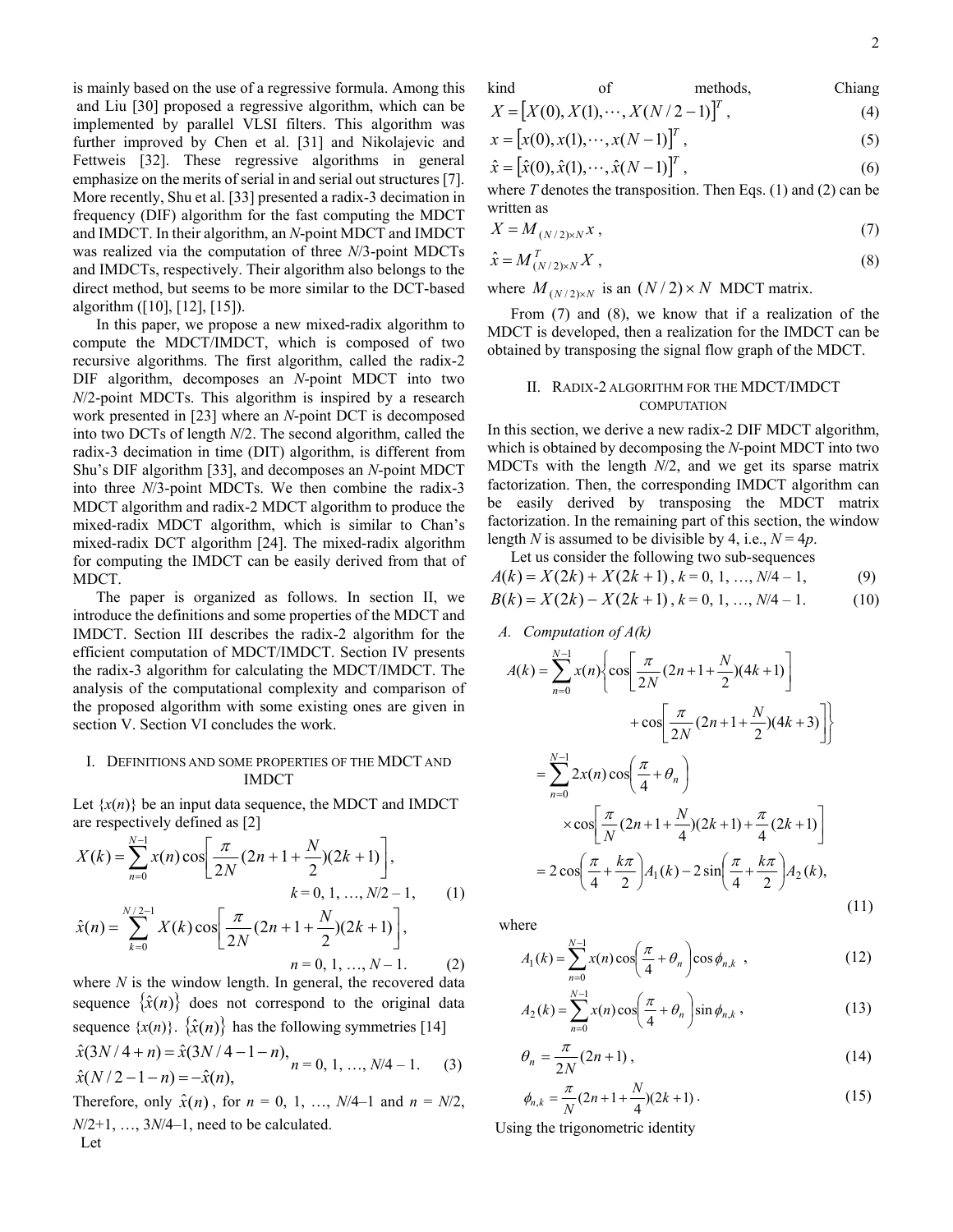$$
\cos\left(\frac{\pi}{4} + \frac{k\pi}{2}\right) = (-1)^k \sin\left(\frac{\pi}{4} + \frac{k\pi}{2}\right)
$$

$$
= (-1)^{\lfloor (k+1)/2 \rfloor} \frac{\sqrt{2}}{2},
$$
(16)

where  $\lfloor x \rfloor$  denotes the lower integer part of *x*. Eq. (11) becomes

$$
A(k) = \sqrt{2}(-1)^{\lfloor (k+1)/2 \rfloor} \Big[ A_1(k) - (-1)^k A_2(k) \Big].
$$
 (17)

For the computation of  $A_1(k)$ , we further decompose Eq. (12) into the form

$$
A_1(k) = \sum_{n=0}^{N/2-1} x(n) \cos\left(\frac{\pi}{4} + \theta_n\right) \cos\phi_{n,k} + \sum_{n=N/2}^{N-1} x(n) \cos\left(\frac{\pi}{4} + \theta_n\right) \cos\phi_{n,k} = \sum_{n=0}^{N/2-1} x(n) \cos\left(\frac{\pi}{4} + \theta_n\right) \cos\phi_{n,k} - \sum_{n=0}^{N/2-1} x(N/2 + n) \cos\left(\frac{3\pi}{4} + \theta_n\right) \cos\phi_{n,k} = \frac{1}{\sqrt{2}} \sum_{n=0}^{N/2-1} a_1(n) \cos\phi_{n,k},
$$
(18)

where

$$
a_1(n) = [x(n) + x(N/2 + n)]\cos \theta_n
$$
  
-[x(n) - x(N/2 + n)]\sin \theta\_n,  
for n = 0, 1, ..., N/2 - 1. (19)

Similarly, Eq. (13) can be rewritten as

$$
A_2(k) = \sum_{n=0}^{N/2-1} x(n) \cos\left(\frac{\pi}{4} + \theta_n\right) \sin \phi_{n,k}
$$
  
+ 
$$
\sum_{n=N/2}^{N-1} x(n) \cos\left(\frac{\pi}{4} + \theta_n\right) \sin \phi_{n,k}
$$
  
= 
$$
\sum_{n=0}^{N/2-1} x(N/2 - 1 - n) \cos\left(\frac{3\pi}{4} - \theta_n\right)
$$
  

$$
\times \sin\left[\frac{3\pi}{2} (2k+1) - \phi_{n,k}\right]
$$
  
+ 
$$
\sum_{n=0}^{N/2-1} x(N-1-n) \cos\left(\frac{5\pi}{4} - \theta_n\right)
$$
  

$$
\times \sin\left[\frac{5\pi}{2} (2k+1) - \phi_{n,k}\right]
$$
  
= 
$$
\frac{(-1)^k}{\sqrt{2}} \sum_{n=0}^{N/2-1} a_2(n) \cos \phi_{n,k},
$$
 (20)

where

$$
a_2(n) = [x(N/2 - 1 - n) - x(N - 1 - n)]\cos\theta_n
$$
  
 
$$
- [x(N/2 - 1 - n) + x(N - 1 - n)]\sin\theta_n,
$$
  
for  $n = 0, 1, ..., N/2 - 1$ . (21)

From (19) and (21), it can be easily verified that

 $a_2(n) = -a_1(N/2 - 1 - n)$ , for  $n = 0, 1, ..., N/2 - 1$ . (22) Substituting  $(18)$  and  $(20)$  into  $(17)$  and using  $(22)$ , we get

$$
A(k) = (-1)^{\lfloor (k+1)/2 \rfloor} \sum_{n=0}^{N/2-1} a(n) \cos \phi_{n,k} \, k = 0, 1, \dots, N/4-1, \tag{23}
$$

where

$$
a(n) = a_1(n) + a_1(N/2 - 1 - n)
$$
  
=  $a'(n) \cos \theta_n + a'(N/2 - 1 - n) \sin \theta_n$ , (24)

with

$$
a'(n) = x(n) - x(N/2 - 1 - n) + x(N/2 + n) + x(N - 1 - n). (25)
$$

Eq. (23) shows that  $A(k)$  is the MDCT of sequence  $a(n)$ whose length is  $N/2$ . Moreover, the sequence  $a(n)$  possesses the even symmetry property, that is

$$
a(n) = a(N/2 - 1 - n), \quad n = 0, 1, ..., N/4 - 1.
$$
 (26)

*B. Computation of B(k)* 

From (10), we have  
\n
$$
B(k) = \sum_{n=0}^{N-1} x(n) \left\{ \cos \left[ \frac{\pi}{2N} (2n+1+\frac{N}{2}) (4k+1) \right] - \cos \left[ \frac{\pi}{2N} (2n+1+\frac{N}{2}) (4k+3) \right] \right\}
$$
\n
$$
= 2 \sin \left( \frac{\pi}{4} + \frac{k\pi}{2} \right) B_1(k) + 2 \cos \left( \frac{\pi}{4} + \frac{k\pi}{2} \right) B_2(k)
$$
\n
$$
= \sqrt{2} (-1)^{\lfloor k/2 \rfloor} \left[ B_1(k) + (-1)^k B_2(k) \right]
$$
\n(27)

where

$$
B_1(k) = \sum_{n=0}^{N-1} x(n) \sin\left(\frac{\pi}{4} + \theta_n\right) \cos \phi_{n,k}
$$
 (28)

$$
B_2(k) = \sum_{n=0}^{N-1} x(n) \sin\left(\frac{\pi}{4} + \theta_n\right) \sin \phi_{n,k}
$$
 (29)

Proceeding with the computation of  $B(k)$  in a similar way as for  $A(k)$ , we have

$$
B(k) = (-1)^{\lfloor k/2 \rfloor} \sum_{n=0}^{N/2-1} b(n) \cos \phi_{n,k}, k = 0, 1, ..., N/4-1, (30)
$$

where

$$
b(n) = -a'(N/2 - 1 - n)\cos\theta_n + a'(n)\sin\theta_n.
$$
 (31)  
Here  $a'(n)$  is given by Eq. (35)

Here  $a'(n)$  is given by Eq. (25).

Eq. (30) shows that  $B(k)$  is the MDCT of the sequence  $b(n)$ with the length  $N/2$ , and (31) shows that  $b(n)$  possesses the even antisymmetry property

$$
b(n) = -b(N/2 - 1 - n), \quad n = 0, 1, ..., N/4 - 1. \tag{32}
$$

*C. Computation of*  $X(k)$ *,*  $k = 0, 1, ..., N/2-1$ 

From (23) and (30), and using the relationship  $(-1)^{\lfloor (k+1)/2 \rfloor}$  =  $(-1)^{k+\lfloor k/2 \rfloor}$ , we have

$$
X(2k) = \frac{1}{2} [A(k) + B(k)]
$$
  
=  $(-1)^{\lfloor (k+1)/2 \rfloor} \sum_{n=0}^{N/2-1} x_k(n) \cos \phi_{n,k},$  (33)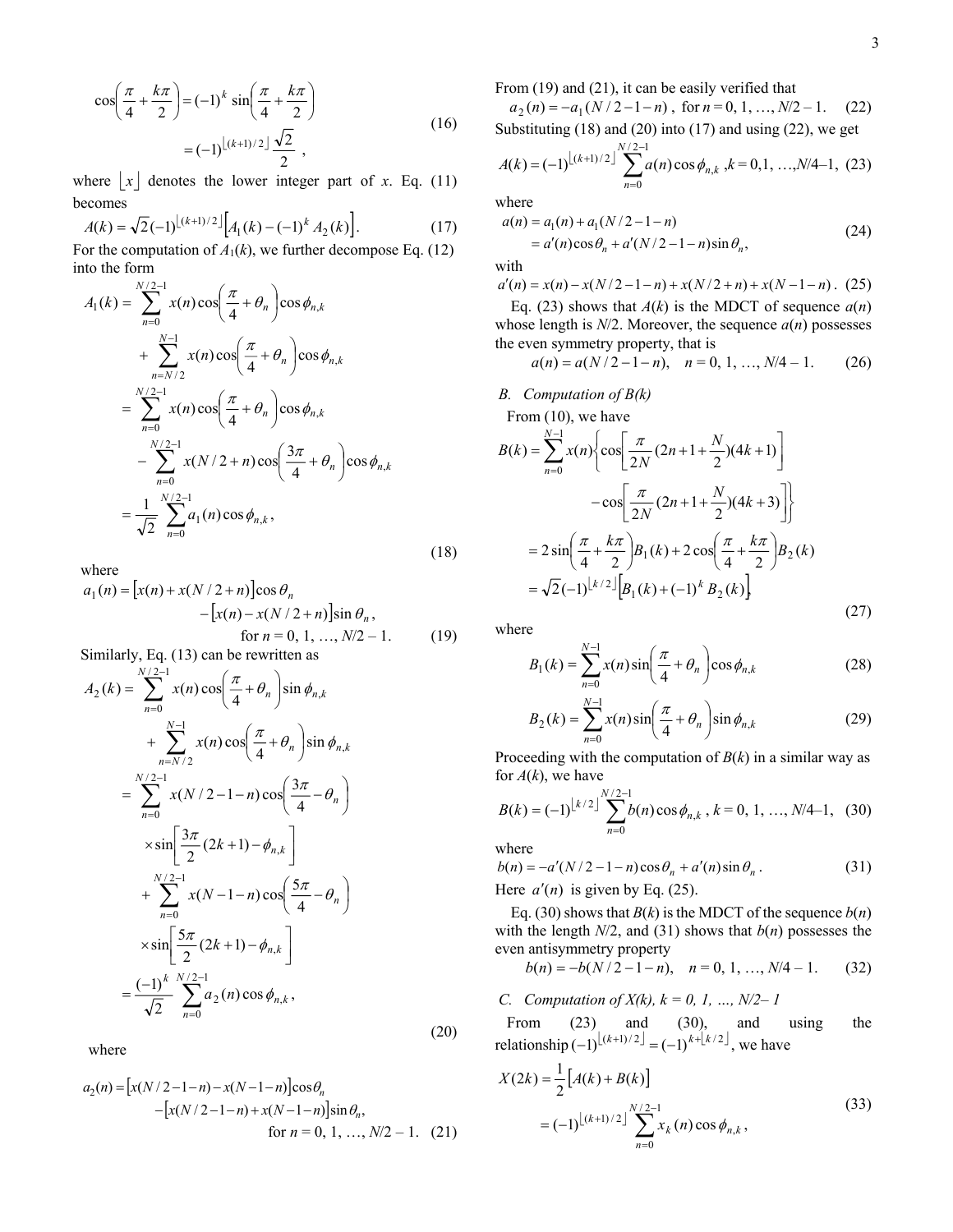where

$$
x_k(n) = \frac{1}{2} \left[ a(n) + (-1)^k b(n) \right].
$$
 (34)

Using (24), (25) and (31), we have

$$
x_k(n) = \begin{cases} x'(n) = x^{(1)}(n)\cos\theta_n + x^{(2)}(n)\sin\theta_n, \text{ if } k \text{ is even,} \\ x''(n) = -x^{(1)}(n)\sin\theta_n + x^{(2)}(n)\cos\theta_n, \text{ if } k \text{ is odd,} \\ \text{for } n = 0, 1, ..., N/2-1, (35) \end{cases}
$$

where

$$
x^{(1)}(n) = x(n) - x(N/2 - 1 - n) = -x^{(1)}(N/2 - 1 - n),
$$
  
\n
$$
x^{(2)}(n) = x(N/2 + n) + x(N - 1 - n) = x^{(2)}(N/2 - 1 - n).
$$
\n(36)

It can be easily deduced from (36) that

 $x''(n) = x'(N/2 - 1 - n)$ , for  $n = 0, 1, ..., N/2 - 1$ . (37)

The computation of  $X(2k+1)$  can be realized in a similar way, and we have

$$
X(2k+1) = (-1)^{\lfloor (k+1)/2 \rfloor} \sum_{n=0}^{N/2-1} x_k (N/2 - 1 - n) \cos \phi_{n,k}.
$$
 (38)

Eqs. (33) and (38) show that the computation of *N*-point MDCT can be realized via the calculation of two *N*/2-point MDCTs. Note that we can perform the decomposition in (33) and (38) recursively until the required small-length MDCTs, i.e., 4- or 6-point MDCT, is reached. Fig. 1 shows the flowgraph for computing the length-8 MDCT.

To make the proposed radix-2 MDCT algorithm more clear for the readers, we get the MDCT sparse matrix factorization in the following. Based on the proposed radix-2 MDCT algorithm, the matrix  $M_{(N/2) \times N}$  in (7) can be decomposed into the following sparse matrix product

$$
M_{(N/2)\times N} = D_{N/2} Q_{N/2} \begin{bmatrix} M_{(N/4)\times (N/2)} & & \\ & M_{(N/4)\times (N/2)} J_{N/2} & \\ & & J_{N/4} & \\ & & J_{N/4} & J_{N/4} \\ & & & J_{N/4} & J_{N/4} \\ & & & J_{N/4} & I_{N/4} \end{bmatrix}
$$
 (39)

where  $I_N$  is the identity matrix and  $J_N$  is the reverse identity matrix.  $M_{(N/4)\times(N/2)}J_{N/2}$  denotes (*N*/4)×(*N*/2) MDCT matrix with reversed order of its columns.  $G_N$  is the rotation matrix given by



 $Q_{N/2}$  is the permutation matrix. For clarity,  $Q_{N/2}$  for  $N = 16$  is shown



Substituting (39) into (8), we can easily get the corresponding IMDCT algorithm, which is in fact the radix-2 DIT IMDCT algorithm. The realization of IMDCT can be easily obtained by reversing the flowgraphs for the MDCT computation.

**Of the Community** 

 $\overline{\phantom{a}}$ 

⎦

#### III. RADIX-3 ALGORITHM FOR THE MDCT/IMDCT **COMPUTATION**

In this section, we describe a radix-3 DIT MDCT algorithm which is obtained by decomposing the *N*-point MDCT into three MDCTs with the length *N*/3, and get its sparse matrix factorization. Then, the corresponding IMDCT algorithm is easily obtained by transposing the MDCT matrix factorization. The window length *N* is further assumed to be divisible by 12, i.e.,  $N = 12p$ .

Eq. (1) can be decomposed as follows

 $\mathsf{I}$ 

⎣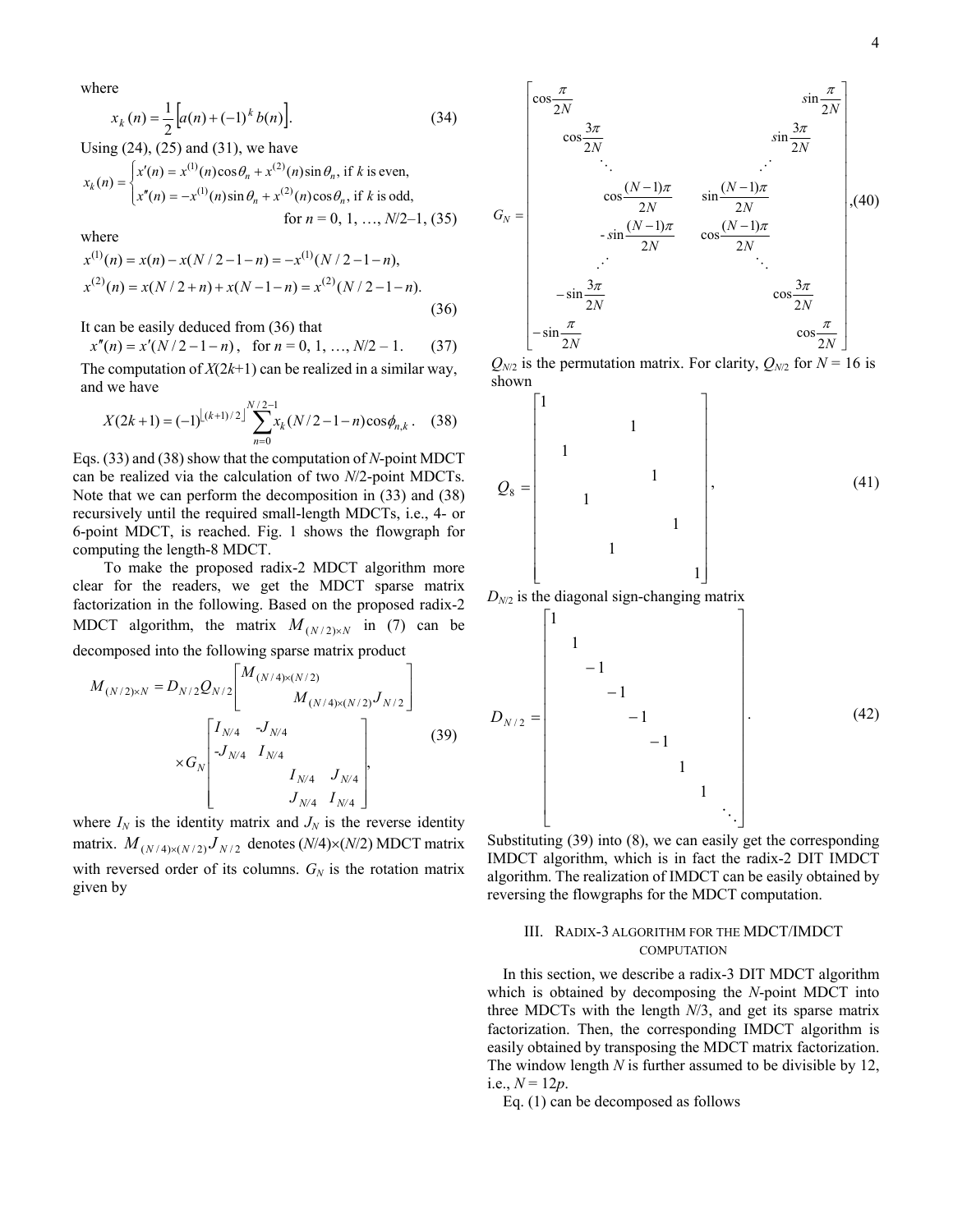$$
X(k) = \sum_{n=0}^{N/3-1} x(3n+1)\cos\left[\frac{\pi}{2N}(6n+3+\frac{N}{2})(2k+1)\right] + \sum_{n=0}^{N/3-1} x(3n)\cos\left[\frac{\pi}{2N}(6n+1+\frac{N}{2})(2k+1)\right] + \sum_{n=0}^{N/3-1} x(3n+2)\cos\left[\frac{\pi}{2N}(6n+5+\frac{N}{2})(2k+1)\right] = \sum_{n=0}^{N/3-1} x(3n+1)\cos\varphi_{n,k} + \sum_{n=0}^{N/3-1} x(3n)(\cos\alpha_k\cos\varphi_{n,k} + \sin\alpha_k\sin\varphi_{n,k}) + \sum_{n=0}^{N/3-1} x(3n+2)(\cos\alpha_k\cos\varphi_{n,k} - \sin\alpha_k\sin\varphi_{n,k}) = C(k) + \cos\alpha_k D(k) + \sin\alpha_k E(k), \quad k = 0,1,\cdots,N/2-1,
$$

$$
\cdots,
$$

(43)

where

$$
C(k) = \sum_{n=0}^{N/3-1} x(3n+1)\cos\varphi_{n,k} , \qquad (44)
$$

$$
D(k) = \sum_{n=0}^{N/3-1} [x(3n) + x(3n+2)] \cos \varphi_{n,k} , \qquad (45)
$$

$$
E(k) = \sum_{n=0}^{N/3-1} [x(3n) - x(3n+2)] \sin \varphi_{n,k} , \qquad (46)
$$

$$
\alpha_k = \frac{\pi}{N} (2k+1) \,, \tag{47}
$$

$$
\varphi_{n,k} = \frac{3\pi}{2N} (2n + 1 + \frac{N}{6}) (2k + 1).
$$
 (48)

Note that for  $N = 12 p$ , Eq. (46) can be rewritten as follows

$$
E\left(\frac{N}{6}-1-k\right) = \sum_{n=0}^{N/3-1} (-1)^{n+\frac{N}{12}} \left[ x(3n) - x(3n+2) \right] \cos \varphi_{n,k} \tag{49}
$$

Furthermore

$$
C(N/3 - 1 - k) = C(N/3 + k) = -C(k),
$$
  
\n
$$
D(N/3 - 1 - k) = D(N/3 + k) = -D(k),
$$
  
\n
$$
E(N/3 - 1 - k) = -E(N/3 + k) = E(k).
$$
\n(50)

Eq. (43) can be computed as follows

$$
X(k) = C(k) + \cos \alpha_k D(k) + \sin \alpha_k E(k),
$$
\n(51)

$$
X(\frac{N}{3} - 1 - k) = -C(k) + \frac{1}{2} \left[ \cos \alpha_k D(k) + \sin \alpha_k E(k) \right]
$$
  

$$
- \frac{\sqrt{3}}{2} \left[ \sin \alpha_k D(k) - \cos \alpha_k E(k) \right]
$$
  
(52)

$$
X\left(\frac{N}{3} + k\right) = -C(k) + \frac{1}{2} \left[ \cos \alpha_k D(k) + \sin \alpha_k E(k) \right]
$$
  
+ 
$$
\frac{\sqrt{3}}{2} \left[ \sin \alpha_k D(k) - \cos \alpha_k E(k) \right]
$$
 (53)

where the range of index  $k$  in (50)-(53) is from 0 to  $N/6-1$ .

Eqs. (44), (45) and (49) show that the computation of *N*-point MDCT can be realized via the calculation of three

*N*/3-point MDCTs. It should be noted that the above radix-3 DIT MDCT algorithm is also recursive; furthermore, it is more efficient than the radix-3 DIF algorithm proposed in [33]. Fig. 2 shows the flowgraph for computing the length-12 MDCT by using the proposed radix-3 DIT algorithm.

Based on the proposed radix-3 MDCT algorithm, the matrix  $M_{(N/2)\times N}$  in (7) can be decomposed into the following sparse matrix product

$$
M_{(N/2)\times N} = E_{N/2} F_{N/2} \begin{bmatrix} M_{(N/6)\times (N/3)} & & \\ & M_{(N/6)\times (N/3)} & \\ & & J_{N/6} M_{(N/6)\times (N/3)} \end{bmatrix} P_N,
$$
\n(54)

where  $J_{N/6}M_{(N/6)\times(N/3)}$  denotes (*N*/6) $\times$ (*N*/3) MDCT matrix with reversed order of its rows.  $P_N$  corresponds to the input data permutation of (45) and (49).  $E_{N2}F_{N2}$  corresponds to the permutation of (51), (52) and (53) by obtaining  $X(k)$ ,  $k = 0$ , 1, …, *N*/2–1, from *C*(*k*), *D*(*k*) and *E*(*k*), *k* = 0, 1, …, *N*/6–1. Let

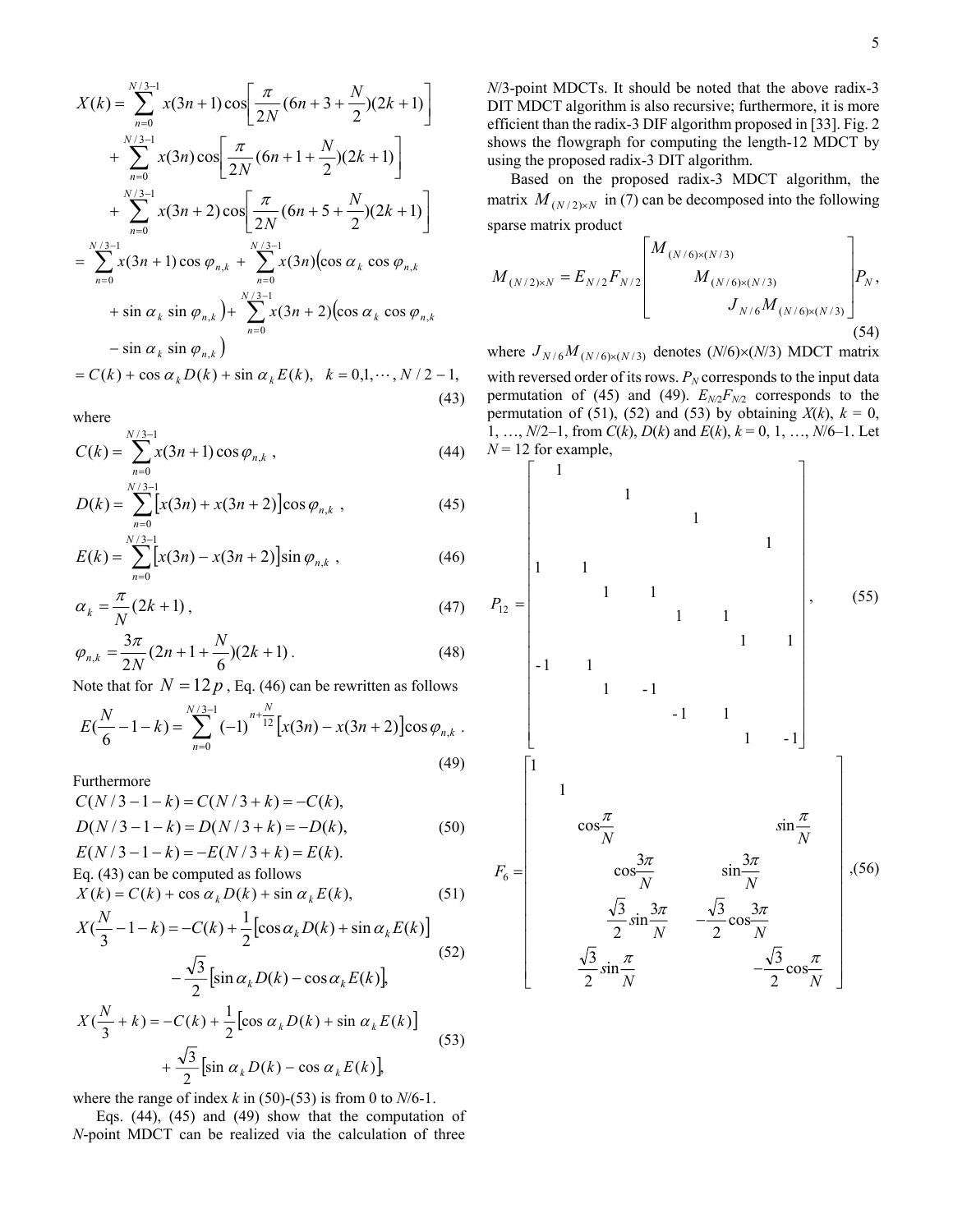$$
E_6 = \begin{bmatrix} 1 & 1 & 1 \\ 1 & 1 & 1 \\ -1 & 1/2 & -1 \\ -1 & 1/2 & -1 \\ -1 & 1/2 & 1 \end{bmatrix} .
$$
 (57)

Substituting (54) into (8), we can easily obtain the corresponding IMDCT algorithm, which is in fact the radix-3 DIF IMDCT algorithm. The realization of IMDCT can be easily obtained by reversing the flowgraphs for the MDCT computation.

#### IV. COMPLEXITY ANALYSIS AND COMPARISON RESULTS

In this section, we consider the computational complexity of the proposed MDCT and IMDCT algorithms and compare them with some known algorithms.

#### *A. Computational complexity for the radix-2 MDCT/IMDCT algorithm*

- 1) The computation of  $x^{(1)}(n)$  and  $x^{(2)}(n)$  defined by Eq. (36), for  $n = 0, 1, ..., N/4-1$ , requires *N*/2 additions;
- 2) The symmetry property given by (37) shows that in order to obtain the values of  $x_k(n)$  defined by (35), we only need to calculate  $x'(n)$  and  $x''(n)$  for  $n = 0, 1, ..., N/4-1$ . Therefore, Eq. (35) can be expressed as follows:

$$
\begin{bmatrix} x'(n) \\ x''(n) \end{bmatrix} = \begin{bmatrix} \cos \theta_n & \sin \theta_n \\ -\sin \theta_n & \cos \theta_n \end{bmatrix} \begin{bmatrix} x^{(1)}(n) \\ x^{(2)}(n) \end{bmatrix}, n = 0, 1, \dots, N/4 - 1(58)
$$

which generally needs 4 multiplications and 2 additions for each *n*. However, (58) can be rearranged as follows [34]:

$$
\begin{bmatrix} x'(n) \\ x''(n) \end{bmatrix} = \begin{bmatrix} 1 & \tan(\theta_n/2) \\ 0 & 1 \end{bmatrix} \begin{bmatrix} 1 & 0 \\ -\sin \theta_n & 1 \end{bmatrix}
$$

$$
\times \begin{bmatrix} 1 & \tan(\theta_n/2) \\ 0 & 1 \end{bmatrix} \begin{bmatrix} x^{(1)}(n) \\ x^{(2)}(n) \end{bmatrix}
$$
for  $n = 0, 1, ..., N/4-1$ , (59)

which needs 3 multiplications and 3 additions for each *n*. Therefore, the computation of (35) needs 3*N*/4 multiplications and 3*N*/4 additions.

The computational complexity of the radix-2 MDCT algorithm is therefore given by

$$
M_N^{\text{MDCT}} = 2M_{N/2}^{\text{MDCT}} + 3N/4,
$$
  
\n
$$
A_N^{\text{MDCT}} = 2A_{N/2}^{\text{MDCT}} + 5N/4.
$$
\n(60)

One may use (60) recursively until the 4-point or 6-point MDCT is reached. For the special case of  $N = 2^n$ ,  $n \ge 3$ , radix-2 MDCT algorithm requires 3(*n*–1)*N*/4 multiplications and  $5(n-1)N/4$  additions with  $M_4^{\text{MDCT}} = 3$  and  $A_4^{\text{MDCT}} = 5$ . For N  $=3\times2^{n}$ ,  $n \geq 3$ , the algorithm requires  $3(n-7/9)N/4$ multiplications and 5(*n*–1/5)*N*/4 additions with  $M_6^{\text{MDCT}} = 1$  and  $A_6^{\text{MDCT}} = 6$  (See appendix A).

Similarly, the computational complexity of the radix-2 IMDCT algorithm is given by

$$
M_N^{\text{IMDCT}} = 2M_{N/2}^{\text{IMDCT}} + 3N/4,
$$
  
\n
$$
A_N^{\text{IMDCT}} = 2A_{N/2}^{\text{IMDCT}} + 5N/4.
$$
\n(61)

For the special case of  $N = 2^n$ ,  $n \ge 3$ , radix-2 IMDCT algorithm requires 3(*n*–1)*N*/4 multiplications and (5*n*–7)*N*/4 additions with  $M_4^{\text{IMDCT}} = 3$  and  $A_4^{\text{IMDCT}} = 3$ . For  $N = 3 \times 2^n$ , *n*  $\geq$  3, the algorithm requires  $3(n-7/9)N/4$  multiplications and  $5(n-7/15)N/4$  additions with  $M_6^{\text{IMDCT}} = 1$  and  $A_6^{\text{IMDCT}} = 4$ (See appendix B).

*B. Computational complexity for the radix-3 MDCT/IMDCT algorithm* 

- 1) The computation of the input data of *D*(*k*) and *E*(*N/*6–1–*k*) in Eqs. (45) and (49) requires 2*N*/3 additions;
- 2)The computation of  $X(k)$ ,  $X(N/3-1-k)$  and  $X(N/3+k)$  in (51)-(53) requires 2*N*/3 multiplications and *N* additions; However, when  $k = (N/4-1)/2$ , we have  $\theta_k = \pi/4$ ,  $\cos \theta_k = \sin \theta_k = \sqrt{2}/2$ . In such case, 2 multiplications can be saved.

The computational complexity of the radix-3 MDCT algorithm is given in both recursive and non-recursive forms as follows

$$
M_N^{\text{MDCT}} = 3M_{N/3}^{\text{MDCT}} + 2N/3 - 2 = 2mN/3 + N/2 + 1,
$$
  
\n
$$
A_N^{\text{MDCT}} = 3A_{N/3}^{\text{MDCT}} + 5N/3 = 5mN/3 + 5N/4,
$$
  
\n
$$
N = 4 \times 3^m, m \ge 1, \quad (62)
$$

with  $M_4^{\text{MDCI}} = 3$  and  $A_4^{\text{MDCI}} = 5$ .

For the computation of IMDCT, by using the symmetries presented in (3), we can further save *N*/3 additions in the post-processing of IMDCT algorithm, corresponding to the pre-processing of MDCT algorithm (see Fig. 2). The computational complexity of the radix-3 IMDCT algorithm is therefore given by

$$
M_N^{\text{IMDCT}} = 3M_{N/3}^{\text{IMDCT}} + 2N/3 - 2 = 2mN/3 + N/2 + 1,
$$
  
\n
$$
A_N^{\text{IMDCT}} = 3A_{N/3}^{\text{IMDCT}} + 4N/3 = 4mN/3 + 3N/4,
$$
  
\n
$$
N = 4 \times 3^m, m \ge 1. \quad (63)
$$

with  $M_4^{\text{IMDCT}} = 3$  and  $A_4^{\text{IMDCT}} = 3$ .

#### *C. Mixed-radix MDCT/IMDCT algorithm and comparison with some existing fast algorithms*

 Since the radix-3 MDCT/IMDCT algorithm is relatively more efficient than the radix-2 MDCT/IMDCT algorithm, therefore, for  $N = 3^m \times 2^n$ ,  $m \ge 2$ ,  $n \ge 2$ , we first use the radix-3 algorithm until  $N_1 = 3 \times 2^n$ ,  $n \ge 2$ , which is then computed by the radix-2 algorithm. To make the proposed mixed-radix algorithm more clear, we give the 12-point and 36-point MDCT flowgraphs in Fig. 3 and Fig. 4, respectively.

 We first consider the case where the length of the sequences is  $N = 2^n$ ,  $n \ge 2$ . Table I lists the computational complexity of the radix-2 MDCT/IMDCT algorithm and that of the algorithms presented in [9], [11-13] and [15]. It can be observed from this Table that the proposed algorithm for computing the MDCT and IMDCT require more number of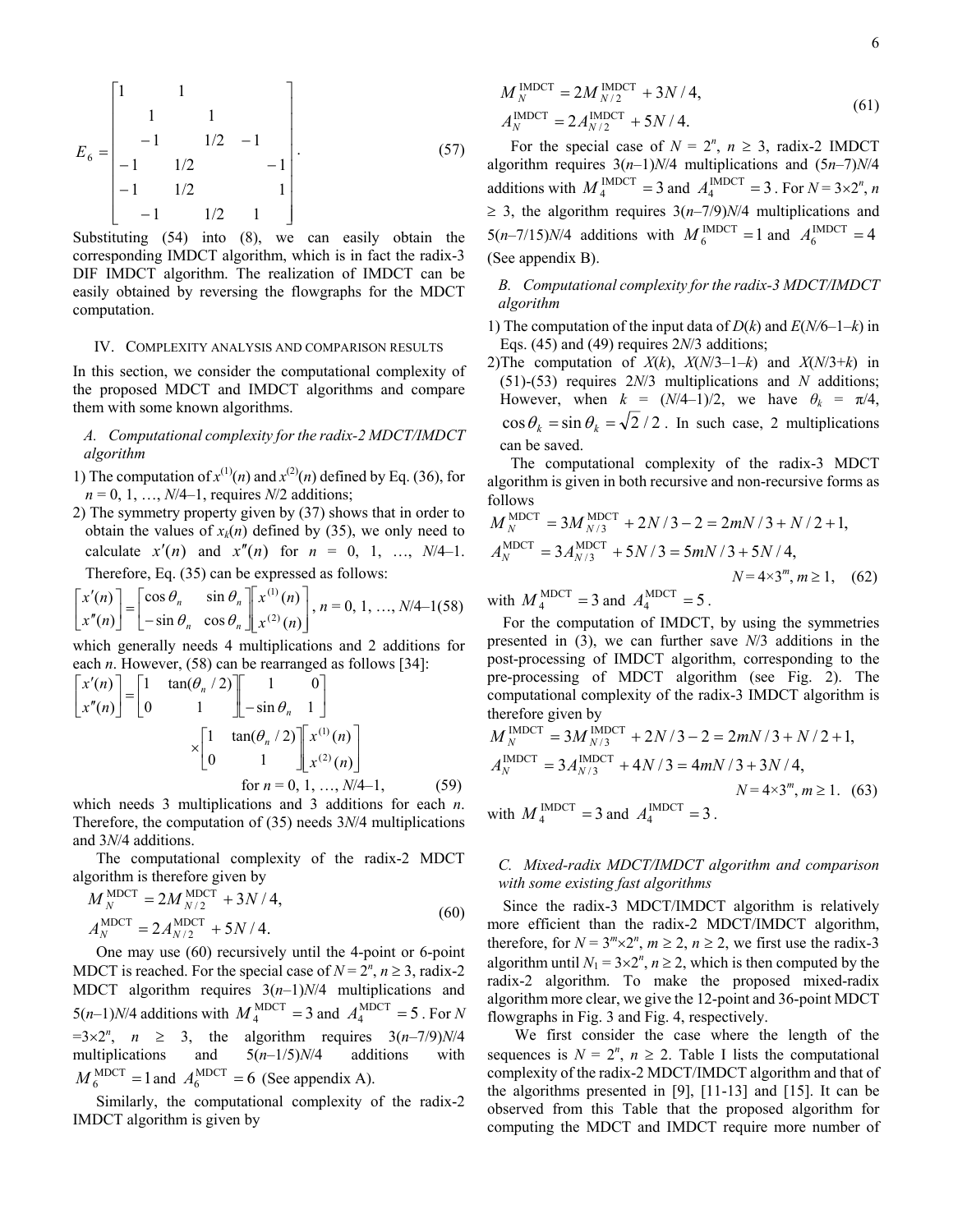arithmetic operations than the algorithms presented in [11-13] and [15]. However, our proposed algorithm uses real arithmetic only compared to Jing's algorithm [13]. The radix-2 IMDCT algorithm is more efficient than the second algorithm but less efficient than the first one presented in [9]. In [9], the authors showed the flowgraphs of two algorithms for  $N = 16$ . But for higher value of *N*, the generalized flowgraph is difficult to obtain. Furthermore, compared to the algorithms presented in [12] and [15], our algorithm as well as those reported in [9], [11] and [13] do not introduce the recursive structure as mentioned in [29], which will be discussed in detail in the following.

To test the performance of the proposed mixed-radix MDCT/IMDCT algorithm for  $N = 3^m \times 2^n$ ,  $m \ge 1$ ,  $n \ge 2$ , we compare it with Jing's algorithm [13]/Fan's algorithm [9] for which the zero-padding is included, and Lee's algorithm [12] for which Bi's algorithm presented in [25] is used to compute the scaled DCT (SDCT). Table II lists the number of arithmetic operations needed by these algorithms for computing the MDCT and IMDCT of length  $N = 3^m \times 2^n$ ,  $m \ge 1$ ,  $n \ge 2$  (*N* is less than 500). It can be seen from the Table that, in most cases, the mixed-radix MDCT/IMDCT algorithm is more efficient than Jing's algorithm [13] for MDCT and Fan's algorithm [9] for IMDCT in terms of overall computational complexity, but less efficient than Lee's algorithm [12].

It should be pointed out that there are other important issues for designing a good algorithm besides the computational complexity. As indicated by Yun [35], considerations such as data access scheme, modularity, and regularity are also of great importance for a good algorithm. The above design criteria will affect the effectiveness of the algorithm when implementation is concerned [23]. In the following, we will compare these criteria comprehensively of our algorithm with the algorithms reported in [10], [12] and [15], which are more similar to our algorithm.

#### *1. Data access scheme*

Both Lee's algorithm [12] and Truong's algorithm [15] introduce the recursive structure in the course of post-processing. As noted in [29], the potential drawback of the recursive structure is that it does not support parallel processing. Britanak's algorithm [10] does not introduce this recursive structure directly. However, the main process of the algorithms presented in [10], [12] and [15] is converting the MDCT/IMDCT computation into DCT computation. To the authors' knowledge, all the radix-type DCT algorithms [23-25] seem to introduce the recursive structure. Figs. 3 and 4 show that our algorithm does not introduce recursive structure and mainly use butterfly-style structure, which seems to be more suitable for parallel-in and parallel-out implementation and in-place computation. Just like [29], we take I/O form into consideration for comparison purpose, the result is shown in Table III.

#### *2. Modularity and Regularity*

The proposed algorithm is completely recursive in nature, as noted in [23], which makes it very regular and modular structure suitable for VLSI implementation. However, the algorithms presented in [10], [12] and [15] need to transform the MDCT/IMDCT to DCT (or IDCT) first, and then can be computed by recursive DCT algorithm ([23-25]), which we call it "incompletely recursive" in Table III. Furthermore, our algorithm can easily be extended to higher dimensional MDCT/IMDCT by using the vector-radix method, e.g., 2-D MDCT/IMDCT [36], which could find its applications in image coding [37] and digital image watermarking [38].

#### *3. Suitability for the layer III of MPEG-1 and MPEG-2 audio encoding and decoding*

The layer III of MPEG-1 and MPEG-2 specifies two different MDCT/IMDCT block sizes: *N* = 12 (short block) and  $N = 36$  (long block). Since the algorithms presented in [10], [12] and [15] are mainly proposed for MPEG audio encoding and decoding, so we study the performance of our algorithm with those algorithms for these special cases.

*1) Arithmetic complexity* 

In Table III, we give the number of arithmetic operations required by the proposed algorithm and that of the algorithms presented in [10], [12] and [15] for computing the 12- and 36-point MDCTs/IMDCTs. It can be seen from this Table that for 12-point MDCT/IMDCT, the proposed algorithm has the best performance in terms of the arithmetic complexity. However, for the computation of 36-point MDCT/IMDCT, the proposed algorithm requires more number of arithmetic operations than the algorithms reported in [12] and [15], but less than [10].

#### *2) Basic module*

In Table III, we give the basic module of our algorithm and the algorithms presented in [10], [12], and [15]. Fig. 5 shows that the structure for implementing 6-point IMDCT module is almost identical to that of 3-point DCT module; however, the implementation of 6-point MDCT module is easier than that of 9-point DCT module. Of course, 9-point DCT module could also be implemented by 3-point DCT module by using the radix-3 DCT algorithm [24], however, this course introduces recursive structure again. Therefore, the implementation of basic module for the proposed algorithm seems to be simpler than that of the algorithms reported in [10], [12] and [15].

#### *3) Module sharing*

As indicated by [12], sharing module leads to reduced hardware in implementation. Lee's algorithm [12] employs the same module to realize the MDCT and IMDCT, that is, 12-point (36-point) MDCT and 12-point (36-point) IMDCT can be computed by the same 3-point (9-point) SDCT module. However, in his algorithm, 12-point MDCT/IMDCT and 36-point MDCT/IMDCT can not be shared module. As noted in [39], in the short block mode, three short blocks  $(N = 12)$ replace a long block  $(N = 36)$  so that the number of MDCT/IMDCT samples for a frame of audio samples remains unchanged regardless of the block size selection. The process of the work mode is similar to that of our algorithm which uses three 12-point MDCTs/IMDCTs to compute a 36-point MDCT/IMDCT. That is, 12-point MDCT/IMDCT and 36-point MDCT/IMDCT share the same 12-point MDCT/IMDCT module. Furthermore, one of the most important applications for the layer III of MPEG-1 and MPEG-2 is MP3 player. Generally speaking, the process of encoding, where MDCT is used, is more complicated than the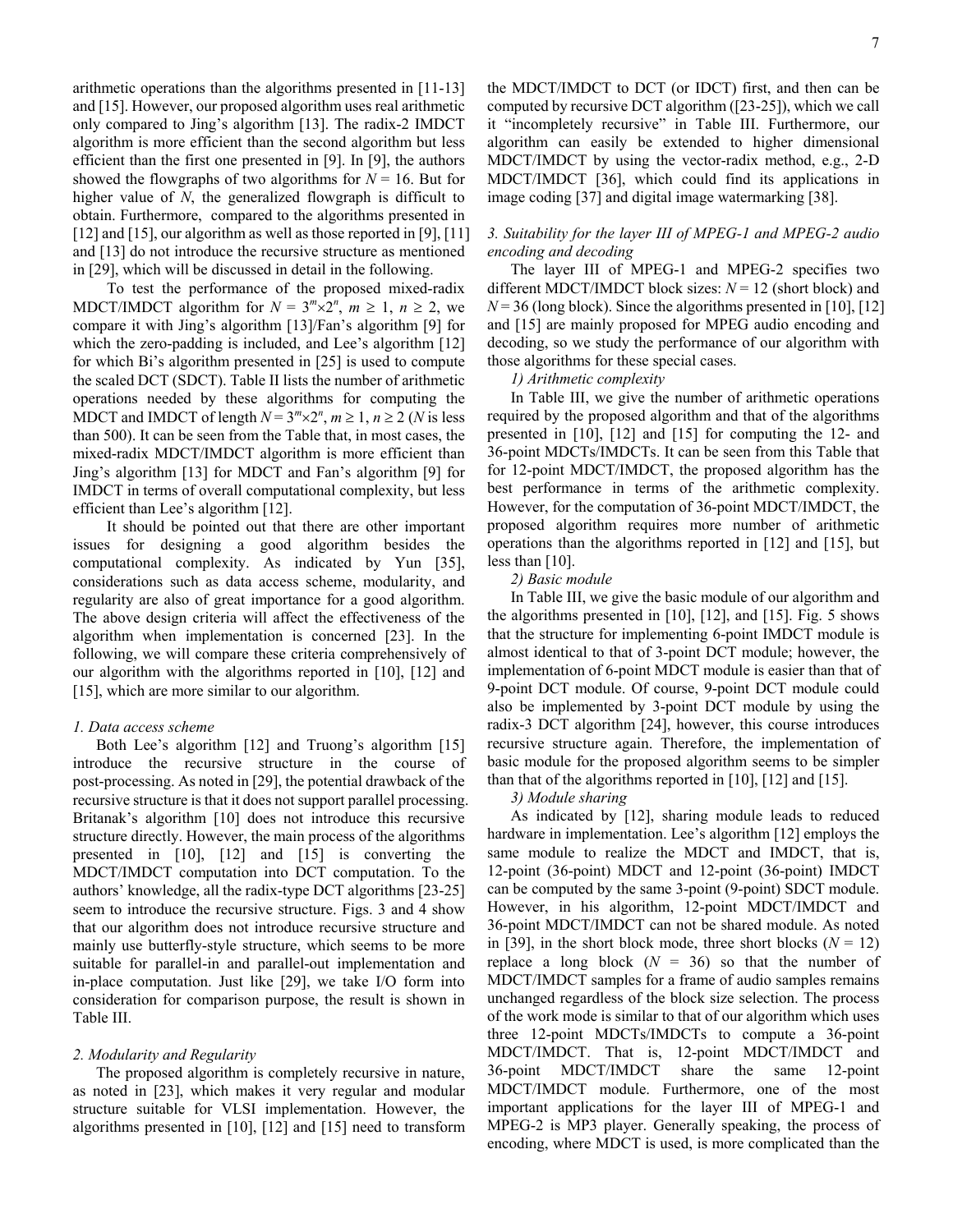process of decoding, where IMDCT is used. So, the music is often encoded previously and uploaded to the internet. And then, we download it from the internet to our MP3 player, which performs the process of decoding, using the 12- and 36-point IMDCTs only. For this important application, the utilization of MDCT and IMDCT is divided. It seems to suggest that the sharing module of 12-point MDCT/IMDCT and 36-point MDCT/IMDCT is more important than that of 12-point (36-point) MDCT and 12-point (36-point) IMDCT.

#### V. CONCLUSION

A mixed-radix algorithm is presented for computing the MDCT and IMDCT of a sequence with length  $N = 3^m \times 2^n$ ,  $m \ge 0$ ,  $n \geq 2$ . Compared to other existing algorithms, the main improvement achieved is to derive an efficient decomposition method which is recursive in nature and is very regular and modular. Because the recursive structure in the course of post-processing is not included in our algorithm, the in-place computation can also be implemented, which is more suitable for parallel implementation and especially suitable for the layer III of MPEG-1 and MPEG-2 audio encoding and decoding. Note also that for  $N = 12$ , the proposed radix-2 approach for computing the MDCT and IMDCT requires fewer or the same number of arithmetic operations than those of the known algorithms. Moreover, because the proposed algorithm is expressed in a simple sparse matrix form, it allows for an extension to the multidimensional case.

#### APPENDIX A

*Computation of Length-6 MDCT: 1 multiplication and 6 additions* 

The input data sequence is  $\{x_0, x_1, x_2, x_3, x_4, x_5\}$  and the output data sequence is  $\{y_0, y_1, y_2\}$ . First consider the length-6 MDCT matrix with the input data sequence  $\{x_0, x_1, x_2, x_3, x_4,$  $x_5$ , the length-6 MDCT is given by

$$
\begin{bmatrix} d_0 & 0 & -d_0 & -d_1 & -1 & -d_1 \\ -1 & 0 & 1 & 0 & -1 & 0 \\ d_0 & 0 & -d_0 & d_1 & -1 & d_1 \end{bmatrix}
$$

where  $d_0 = 1/2$  and  $d_1 = \sqrt{3}/2$ .

The output data sequence  $\{y_0, y_1, y_2\}$  of MDCT is given by  $y_0 = a_2 - m_1$ ;  $y_1 = -a_1 - x_4$ ;  $y_2 = a_2 + m_1$ .  $m_1 = d_1 \cdot a_3;$  $a_1 = x_0 - x_2; a_2 = d_0 \cdot a_1 - x_4; a_3 = x_3 + x_5$ 

Since the multiplication by  $(1/2)$  is simply a right-shift operation, hence, the computation of the length-6 MDCT only requires 1 multiplication and 6 additions.

#### APPENDIX B

*Computation of Length-6 IMDCT: 1 multiplication and 4 additions* 

The input data sequence is  $\{x_0, x_1, x_2\}$  and the output data sequence is  $\{y_0, y_1, y_2, y_3, y_4, y_5\}$ . The length-6 IMDCT is given by

$$
\begin{bmatrix} d_0 & 0 & -d_0 & -d_1 & -1 & -d_1 \\ -1 & 0 & 1 & 0 & -1 & 0 \\ d_0 & 0 & -d_0 & d_1 & -1 & d_1 \end{bmatrix}^T
$$

The output data sequence  $\{y_0, y_1, y_2, y_3, y_4, y_5\}$  of IMDCT is given by

$$
a_1 = x_0 + x_2; a_2 = x_2 - x_0
$$
  
\n
$$
m_1 = d_0 \cdot a_1; m_2 = d_1 \cdot a_2
$$
  
\n
$$
y_0 = m_1 - x_1; y_1 = 0; y_2 = -y_0; y_3 = m_2;
$$
  
\n
$$
y_4 = -a_1 - x_1; y_5 = y_3.
$$
  
\nMathly the length 6 DDOT requires 1.

Notably, the length-6 IMDCT requires 1 multiplication and 4 additions.

#### ACKNOWLEDGMENT

The authors are grateful to the anonymous reviewers for their constructive comments and suggestions to greatly improve the quality of this work and the clarity of the presentation.

#### **REFERENCES**

- [1] J.P. Princen and A.B. Bradley, "Analysis/synthesis filter bank design based on time domain aliasing cancellation," *IEEE Trans. Acoust., Speech, Signal Process.,* vol.ASSP-34, no.5, Oct. 1986, pp. 1153-1161.
- [2] J.P. Princen, A.W. Johnson, and A.B. Bradley, "Subband/transform coding using filter bank designs based on time domain aliasing cancellation," *Proc. IEEE Int. Conf. Acoust., Speech, Signal Process.,* Dallas, TX, Apr. 1987, pp. 2161-2164.
- [3] H.S. Malvar, *Signal Processing with lapped transforms*, Artech House, Norwood, MA, 1992.
- [4] "Information technology—Coding of moving pictures and associated audio for digital storage media at up to about 1.5 Mbit/s—Part 3: Audio," ISO/IEC, IS 11172-3, (MPEG-1), 1992.
- [5] "Information technology—Generic coding of moving pictures and associated audio—Part 3: Audio," ISO/IEC, IS 13818-3, (MPEG-2), 1994.
- [6] *Digital audio compression (AC-3) standard*, Audio Specialist Group T3/S7, Dec. 1995.
- [7] Y. T. Hwang and S. C. Lai, "A novel MDCT/IMDCT computing kernel design," *IEEE SIPS*, Nov. 2005, pp. 526-531.
- [8] M. Iwadare, A. Sugiyama, F. Hazu, A. Hirano, and T. Nishitani, "A 128 kb/s Hi-Fi audio CODEC based on adaptive transform coding with adaptive block size MDCT," *IEEE J. Select. Areas Comm*, vol. 10, no. 1, pp. 138-144, Jan. 1992.
- [9] Y. H. Fan, V.K. Madisetti, and R.M. Mersereau, "On fast algorithms for computing the inverse modified discrete cosine transform," *IEEE Signal Process. Lett.*, vol. 6, no.3, pp. 61-64, Mar. 1999.
- [10] V. Britanak and K.R. Rao, "An efficient implementation of the forward and inverse MDCT in MPEG audio coding," *IEEE Signal Processing Lett.*, vol. 8, pp. 48-51, Feb. 2001.
- [11] V. Britanak and K.R. Rao, "A new fast algorithm for the unified forward and inverse MDCT/MDST computation, " *Signal Process.*, vol. 82, no. 3, pp. 433-459, Mar. 2002.
- [12] S.W. Lee, "Improved algorithm for efficient computation of the forward and backward MDCT in MPEG audio coder," *IEEE Trans. Circuits Syst.-II: Analog Digital Signal Processing.*, vol. 48, no. 10, pp. 990-994, Oct. 2001.
- [13] C.Y. Jing and H.M. Tai, "Fast algorithm for computing modulated lapped transform**,**" *[Electron. Lett.](http://ieeexplore.ieee.org/xpl/RecentIssue.jsp?punumber=2220),* vol. 37, no. 12, pp. 796 – 797, Jun. 2001.
- [14] M.H. Cheng and Y.H. Hsu, "Fast IMDCT and MDCT algorithms-a matrix approach," *IEEE Trans. Signal Process.*, vol. 51, no.1, pp. 221-229, Jan. 2003.
- [15] T.K. Truong, P.D. Chen, and T.C. Cheng, "Fast algorithm for computing the forward and inverse MDCT in MPEG audio coding ," *Signal Process.*, vol. 86, no. 5, pp. 1055-1060, May 2006.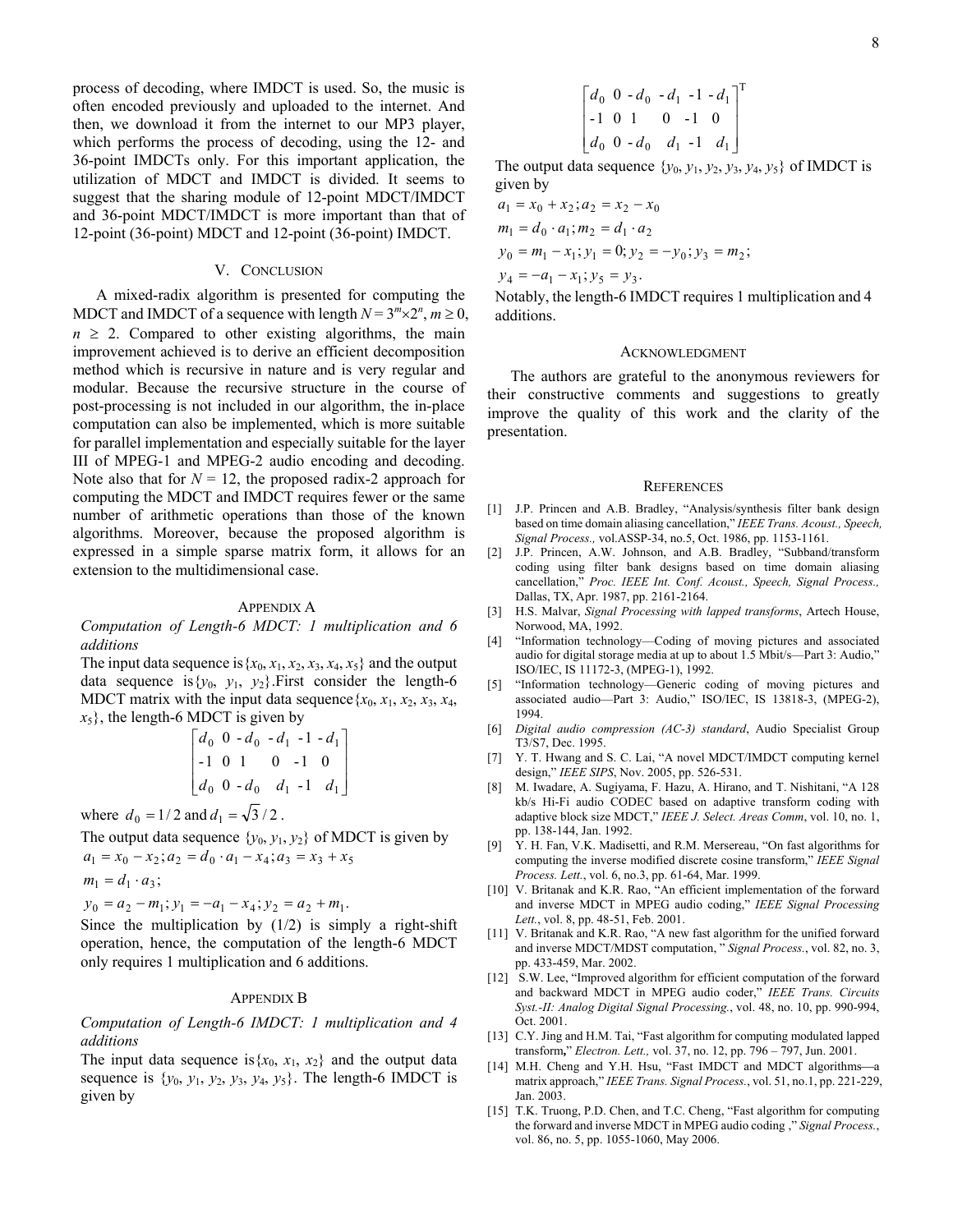- [16] X. Shao and S.G. Johnson, "Type-IV DCT, DST, and MDCT algorithms [with reduced numbers of arithmetic operations,](http://www.sciencedirect.com/science?_ob=ArticleURL&_udi=B6V18-4RBYFTY-1&_user=2324995&_coverDate=06%2F30%2F2008&_alid=733772500&_rdoc=1&_fmt=high&_orig=search&_cdi=5668&_sort=d&_docanchor=&view=c&_ct=1&_acct=C000056919&_version=1&_urlVersion=0&_userid=2324995&md5=1d286d82bb2240e2df3a51cc000a4e69)" *Signal Process.*, vol. 88, no. 6, pp. 1313–1326, Jun. 2008.
- [17] S.G. Johnson and M. Frigo, "A modified split-radix FFT with fewer arithmetic operations," *IEEE Trans. Signal Process.*, vol. 55, no. 1, pp. 111-119, Jan. 2007.
- [18] V. Britanak, "An efficient computing of oddly stacked MDCT/MDST via evenly stacked MDCT/MDST and vice versa, " *Signal Process.*, vol. 85, no. 7, pp. 1353-1374, Jul. 2005.
- [19] S. Bouguezel, M. O. Ahmad, and M. N. S. Swamy, "A new radix-2/8 FFT algorithm for length- *q*×2*<sup>m</sup>* DFTs," *IEEE Trans. Circuits Syst. -I: Regular Papers*, vol. 51, no. 9, pp. 1723-1732, Sept. 2004.
- [20] P. Duhamel and M. Vetterli, "Fast Fourier transforms: A tutorial review and a state of the art," *Signal Process.*, vol. 19, no. 4, pp. 259–299, Apr. 1990.
- [21] P.K. Meher, "Efficient systolic implementation of DFT using a low-complexity convolution-like formulation," *IEEE Trans. Circuits Syst. -II: Express Briefs*, vol. 53, no. 8, pp. 702-706, Aug. 2006.
- [22] C. Cheng and K. K. Parhi, "Low-cost fast VLSI algorithm for discrete Fourier transform," *IEEE Trans. Circuits Syst. -I: Regular Papers*, vol. 54, no. 4, pp. 791-806, Apr. 2007.
- [23] C.W. Kok, "Fast algorithm for computing discrete cosine transform,  $\overline{ }$ *IEEE Trans. Signal Process.*, vol. 45, no. 3, pp. 757-760, Mar. 1997.
- [24] Y. H. Chan and W. C. Siu, "Mixed-radix discrete cosine transform," *IEEE Trans. Signal Process.*, vol. 41, no. 11, pp. 3157-3161, Nov. 1993.
- [25] G. Bi and L.W. Yu, "DCT algorithms for composite sequence lengths," *IEEE Trans. Signal Process.*, vol. 46, no. 3, pp. 554-562, Mar. 1998.
- [26] V. Britanak, P. Yip and K.R. Rao, *Discrete cosine and sine transforms: general properties, fast algorithms and integer approximations*, Academic Press Inc. Elsevier Science, Amsterdam, 2007.
- [27] P.K. Meher, "Unified systolic-like architecture for DCT and DST using distributed arithmetic," *IEEE Trans. Circuits Syst. -I: Regular Papers*, vol. 53, no. 12, pp. 2656-2663, Dec. 2006.
- [28] K.A. Wahid, V.S. Dimitrov, and G.A. Jullien, "On the error-free realization of a scaled DCT algorithm and its VLSI implementation,"

*IEEE Trans. Circuits Syst. -II: Express Briefs*, vol. 54, no. 8, pp. 700-704, Aug. 2007.

- [29] T. C. Tan, G. Bi, Y. Zeng and H. N. Tan, "DCT hardware structure for sequentially presented data," *Signal Process.*, vol. 81, no. 11, pp. 2333-2342, Nov. 2001.
- [30] H.C. Chiang and J.C. Liu, "Regressive implementations for the forward and inverse MDCT in MPEG audio coding," *IEEE Signal Process. Lett.*, vol. 3, pp. 116-118, Apr. 1996.
- [31] C.H. Chen, B.D. Liu, and J.F. Yang, "Recursive architectures for realizing modified discrete cosine transform and its inverse," *IEEE Trans. Circuits Syst.-II: Analog and Digital Signal Process.*, vol. 50, no. 1, pp. 38-44, Jan. 2003.
- [32] V. Nikolajevic and G. Fettweis, "Computation of forward and inverse MDCT using Clenshaw's recurrence formula," *IEEE Trans. Signal Process.*, vol. 51, pp. 1439-1444, May 2003.
- [33] H. Shu, X. Bao, C. Toumoulin, and L. Luo, "Radix-3 algorithm for the fast computation of forward and inverse MDCT," *IEEE Signal Process. Lett*., vol. 14, no.2, pp. 93-96, Feb. 2007.
- [34] T. Krishnan and S. Oraintara, "Fast and lossless implementation of the forward and inverse MDCT computation in MPEG audio coding," *IEEE ISCAS*, vol. 2, May 2002, pp. II-181-II-184.
- [35] H.D. Yun and S.U. Lee, "On the fixed-point-error analysis of several fast DCT algorithms," *IEEE Trans. Circuits Syst. Video Technol.*, vol. 3, pp. 27-41, Feb. 1993.
- [36] J.S.Wu, H.Z. Shu, L. Senhadji and L.M. Luo, "A fast algorithm for the computation of 2-D forward and inverse MDCT," *Signal Process.*, vol. 88, no.6, pp. 1436-1446, Jun. 2008.
- [37] O. Lashko, "Modulated lapped transform: application in image coding and effective algorithm of its realization," *Proc. TCSET,* Slavsko, Ukraine, Feb. 2002, pp. 243-244.
- [38] N.C. Tungala and A. Noore, "Elimination of visual artifacts in digital image watermarking," *Proc. 35th SSST,* Mar. 2003, pp. 64-68.
- [39] D. Pan, "A tutorial on MPEG/audio compression," *IEEE Multimedia*, vol. 2, no. 2, pp. 60-74, Summer 1995.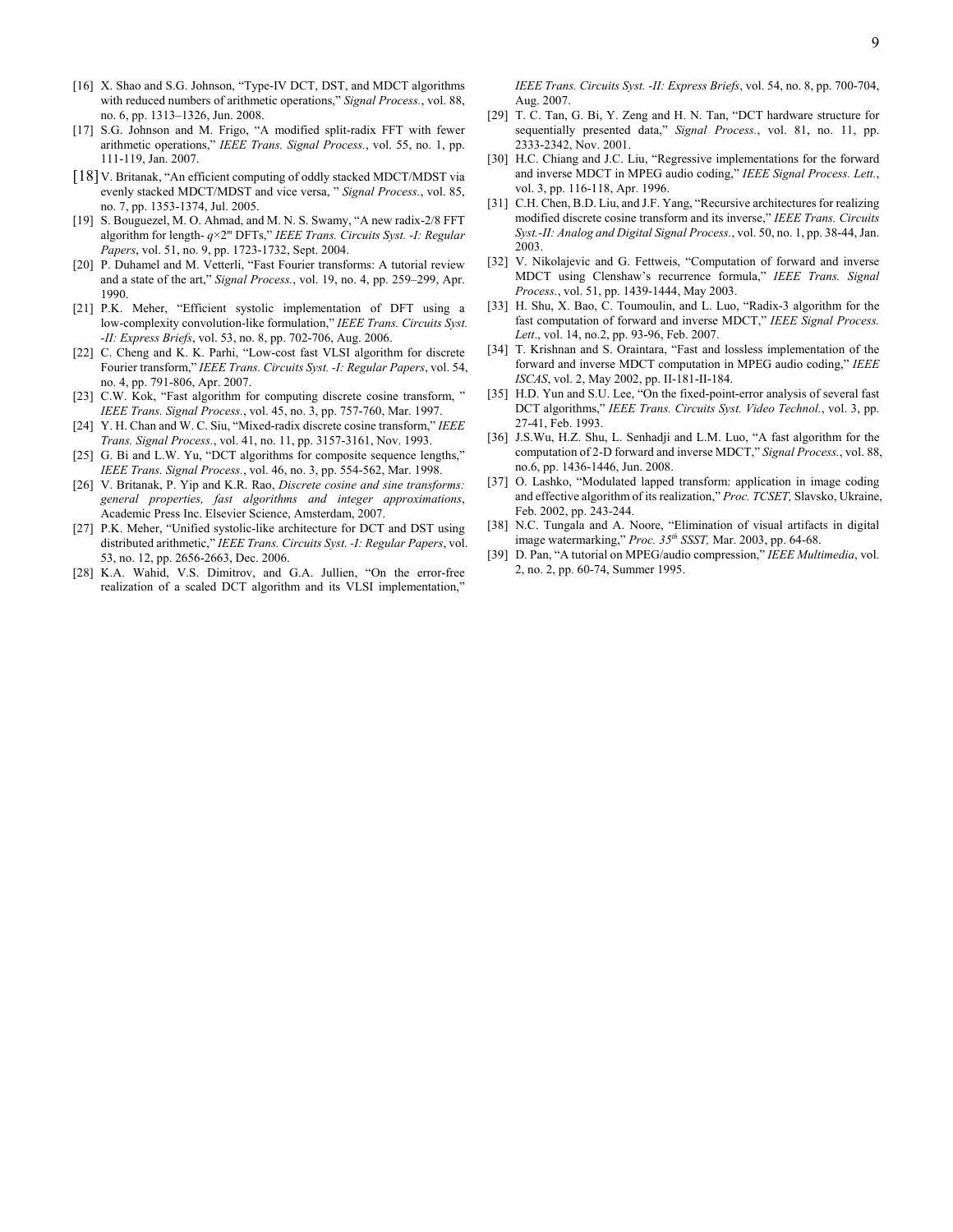





Fig.3. Flowgraph of a length-12 MDCT (*mixed-radix*)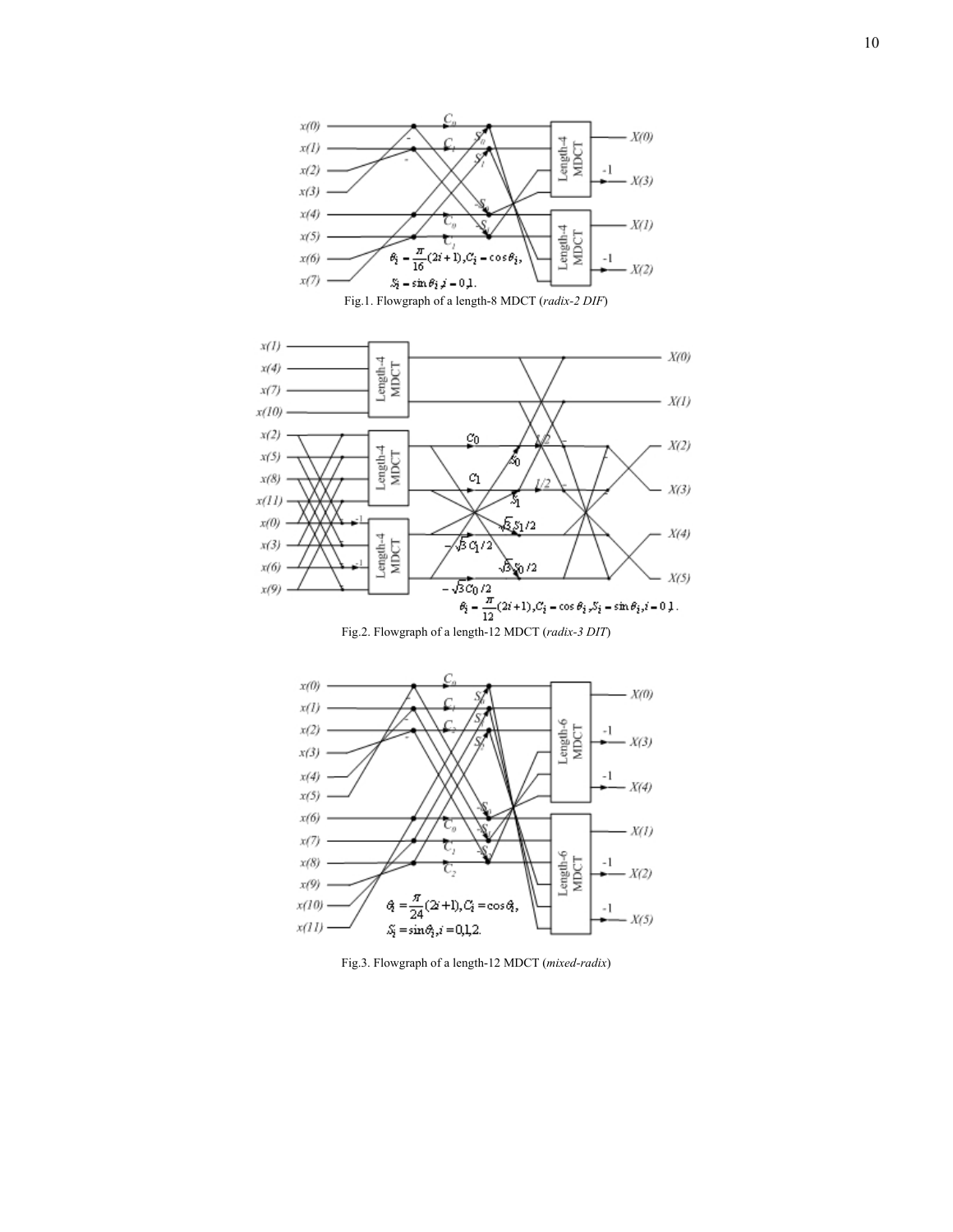



Fig.5. Flowgraph of a length-6 MDCT (a) and a length-6 IMDCT (b). "<sup>o"</sup> signifies that input is set to zero or output equals to zero.